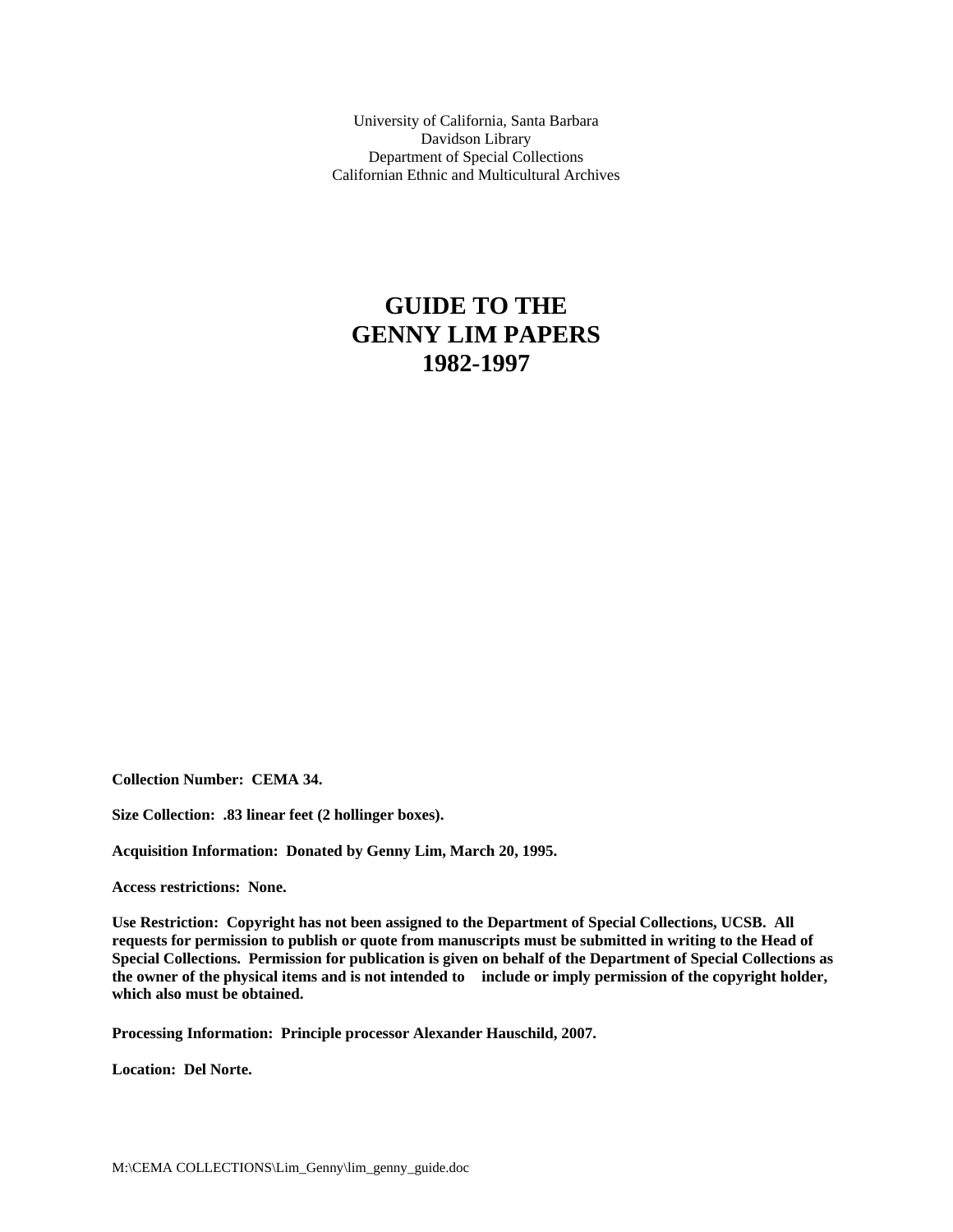# **BIOGRAPHICAL SKETCH**

Born into a Chinese-American family in 1946, Genny Lim has lived most of her life in San Francisco, with the exception of four years in New York City. Her diverse education began in 1974 with a certificate in broadcast journalism from Columbia University. In 1977 she received her B.A. in creative writing (and minor in theater arts) from San Francisco State University, and in 1988, her M.A. in English.

Lim has worked extensively in broadcast journalism, as a writer, reporter, producer and commentator. While in New York, she worked for CBS News as a broadcast associate (1972-73). Since then, Lim's work has expanded to include playwriting, poetry, music and teaching.

Growing up in the multicultural environment of San Francisco exposed Lim to many diverse issues and artistic styles. In addition, her family (in which she is the last of seven children) influenced her multifaceted interests. Living in Chinatown kept her rooted in Chinese culture, although her brothers and sisters introduced her to everything from Beatnik poetry to country and jazz music.

In the 1970's Lim's work began to focus on portraying Asian-American history and experience in the United States. Sparked by the discovery of historic calligraphic poems written by Chinese immigrants awaiting processing at the Angel Island immigrant detention center in San Francisco Bay, Lim and her fellow scholars published *Island: Poetry and History of Chinese Immigrants on Angel Island, 1910-1940*. The publication was an inspiration for Lim to venture into playwriting and her most famous play, *Paper Angels* premiered in 1980 at the Asian American Theater Company. In 1982, the New Federal Theatre in New York produced the play. That same year, Lim founded her own production company, Paper Angels Productions, and brought the play to the Chinese Cultural Center in San Francisco. *Paper Angels* was later filmed and appeared on PBS's AMERICAN PLAYHOUSE in July of 1985.

Lim is known for her two streams of theatre work, which have followed two extreme modes of production. Various theatrical institutions have produced her traditional scripts, however, her experimental work has been developed and produced mostly by Lim herself. Paper Angels Productions has since evolved into Theatre XX (the female chromosome), a small production-oriented company devoted to new concepts and seeking alternative ways to approach theatre. Lim's additional works include plays, multimedia and interdisciplinary performances, poetry, prose and music.

Lim currently continues to teach, and is the co-chair and core faculty of the Humanities Program at New College of California. She also continues her work as the commissioner of performance studies at New College, and of the San Francisco Arts board.

## **SCOPE NOTE**

The Genny Lim Papers are primarily arranged according to subject matter and date. **SERIES I: Personal and Biographical**, contains published interviews that have been arranged chronologically, press reviews for *Paper Angels* that have been removed from their original binding but left according to their primary arrangement, and a photograph of the artist. **SERIES II: Artist's Work** has been divided into two sub-series: Literary Work and Audio Visual Work. The first sub-series contain two manuscripts that have been removed from their original bindings and a contact list for the 1982 cast of *Paper Angels*. The second sub-series includes a photograph and program from *Paper Angels*, a poster announcing *La China Poblana* (a multimedia performance written and performed by Lim), video of *Paper Angels*, five audiocassettes of the artist's music, and one compact disc of music.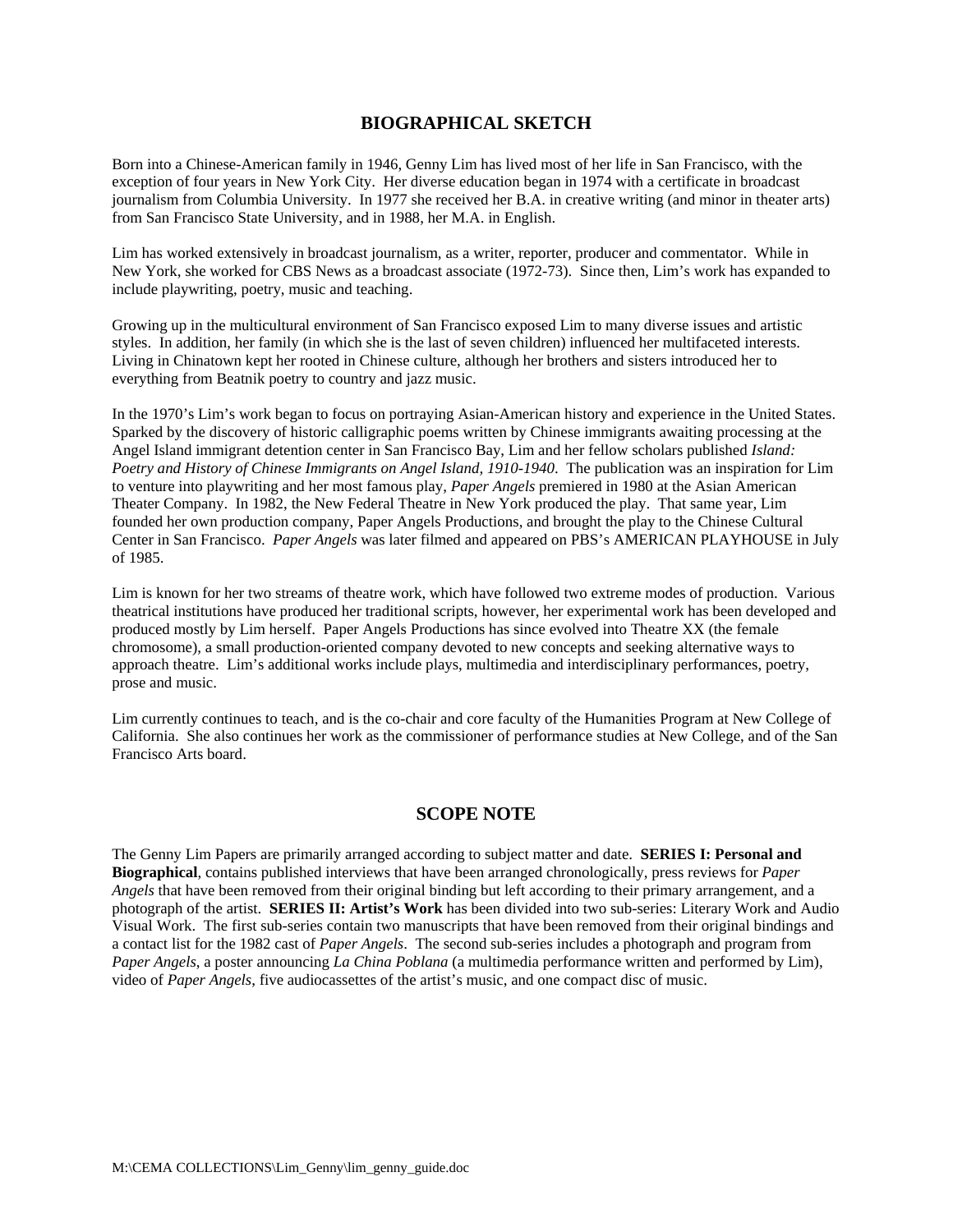# **CONTAINER LIST**

# **SERIES I: Personal and Biographical**

| <b>Box Folder</b> |   | <b>Contents</b>                                                          |  |
|-------------------|---|--------------------------------------------------------------------------|--|
|                   |   | <i>Paper Angels</i> script version for New Federal Theatre, 1982         |  |
|                   |   | Interview with Genny Lim 1982                                            |  |
|                   |   | Her Story and History, Lydia Lowe, 1983                                  |  |
|                   | 4 | Re write, the Playwrights Foundation Newsletter, 1989                    |  |
|                   |   | An Interview with Genny Lim by Nikki Louis, 1989                         |  |
|                   | 6 | Koncepts Cultural Gallery, Inc. Konceptualizations. Oakland, CA:Koncepts |  |
|                   |   | Cultural Gallery, Inc. v.8 no. 3 1992                                    |  |

# **SERIES II: Artist's Work**

| <b>Literary Work</b> |      |                                                          |  |  |  |
|----------------------|------|----------------------------------------------------------|--|--|--|
|                      | 9-18 | KCET production of <i>Paper Angels</i> final script 1985 |  |  |  |
|                      |      | Paper Angels for American Playhouse, 1985                |  |  |  |

#### **Audio Visual Work**

| Publicity, Programs, and Photograph, 1982 |  |
|-------------------------------------------|--|
|                                           |  |

#### **Video**

| <b>VM0054/UM</b> |                                             |
|------------------|---------------------------------------------|
| <b>VM0055/UM</b> |                                             |
| VM0056/UM        |                                             |
| VM0057/UM        |                                             |
| <b>VM0058/UM</b> | <i>Paper Angels, Departmental view copy</i> |
|                  |                                             |

### **A4615/CS** Mob Ecstasy, KPFA Radio, 02/01/1993, Part One

Side A

- 1. Tongue-Tied 2. The Light
- 
- 3. Changing Woman 4. Song of A-Li Mountain

Side B

- (4. Continued Ali Mountain)
- 5. Winter Place
- 6. A Hip Invention
- 7. Only Language She Knows
- 8. Ark-chaeology
- 9. Two Little Hands

# **A4616/CS:** Mob Ecstasy, KPFA Radio, 02/01/1993, Part Two

# Side A

- 1. Interview Part II
- 2. Mary, Mary
- 3. Empty Street
- 4. Who Are You?
- 5. Wildness of Women

Side B

- (5. Continued Wildness of Women)
- 6. Three Ships
- 7. Big Bang